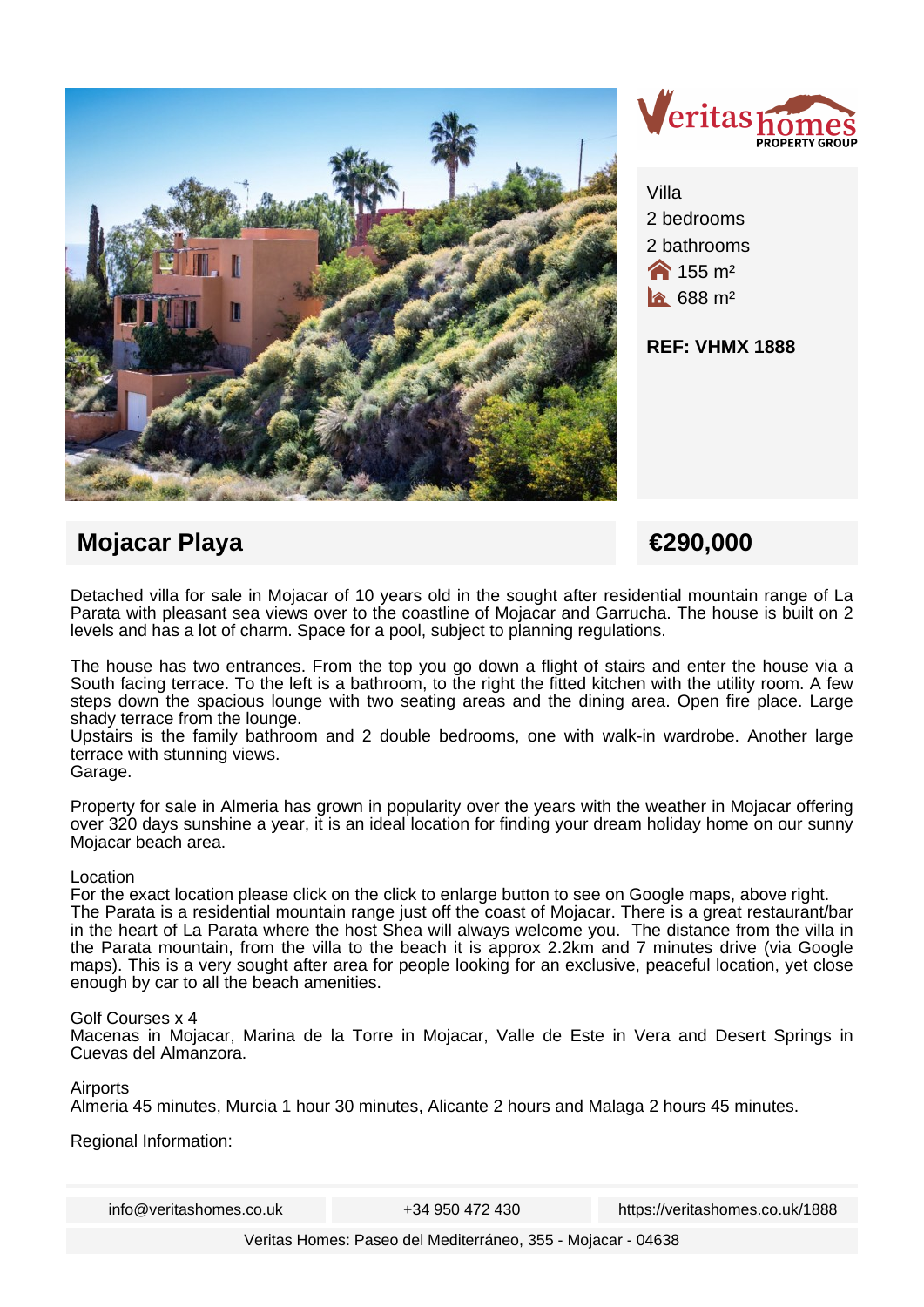Andalusia, a rocky, sun-baked region on Spain's southern coast, embodies much of what the world thinks of as Spanish: flamenco, tapas, beautiful coastlines, natural parks. Yet it was under Moorish rule from the 8th-15th centuries, a legacy that shows in its architecture, including such landmarks as the Alcázar castle in Seville, the capital city, as well as Córdoba's Mezquita Mosque-Cathedral and Granada's Alhambra palace. The natural park Cabo de Gata, not far from this area, is a wild and isolated landscape with some of Europe's most original geological features.

#### **Approximate purchasing costs** Net price - €290,000 Purchase tax - €23,200 Land registry - approx. - €725 Notary fees - approx. - €870 Conveyancing - approx. - €1,500

**Standard forms of payment** Reservation deposit - €3,000 Remainder of deposit to 10% - €26,000 Final Payment on completion - €261,000 **Approximate running costs** Quarterly rubbish collection - €36.78

Please note that with the market liberalization the costs for utilities such as water, electricity, telephone, broadband, etc. will vary from supplier and these are normally based on usage. With regards to building and contents insurance, the cost of the policy will depend on several factors including the amount of cover needed. For those using the property as a second home or investment there is also an annual tax payable to the Spanish tax authorities and which is based on the fiscal value of the property.

For more information about the property including all the legal documentation as set out in the regional decree 218/05 of 11th October please visit our office or contact us by phone or e-mail. Property viewings are strictly by prior appointment only.

Veritas Homes: Paseo del Mediterráneo, 355 - Mojacar - 04638